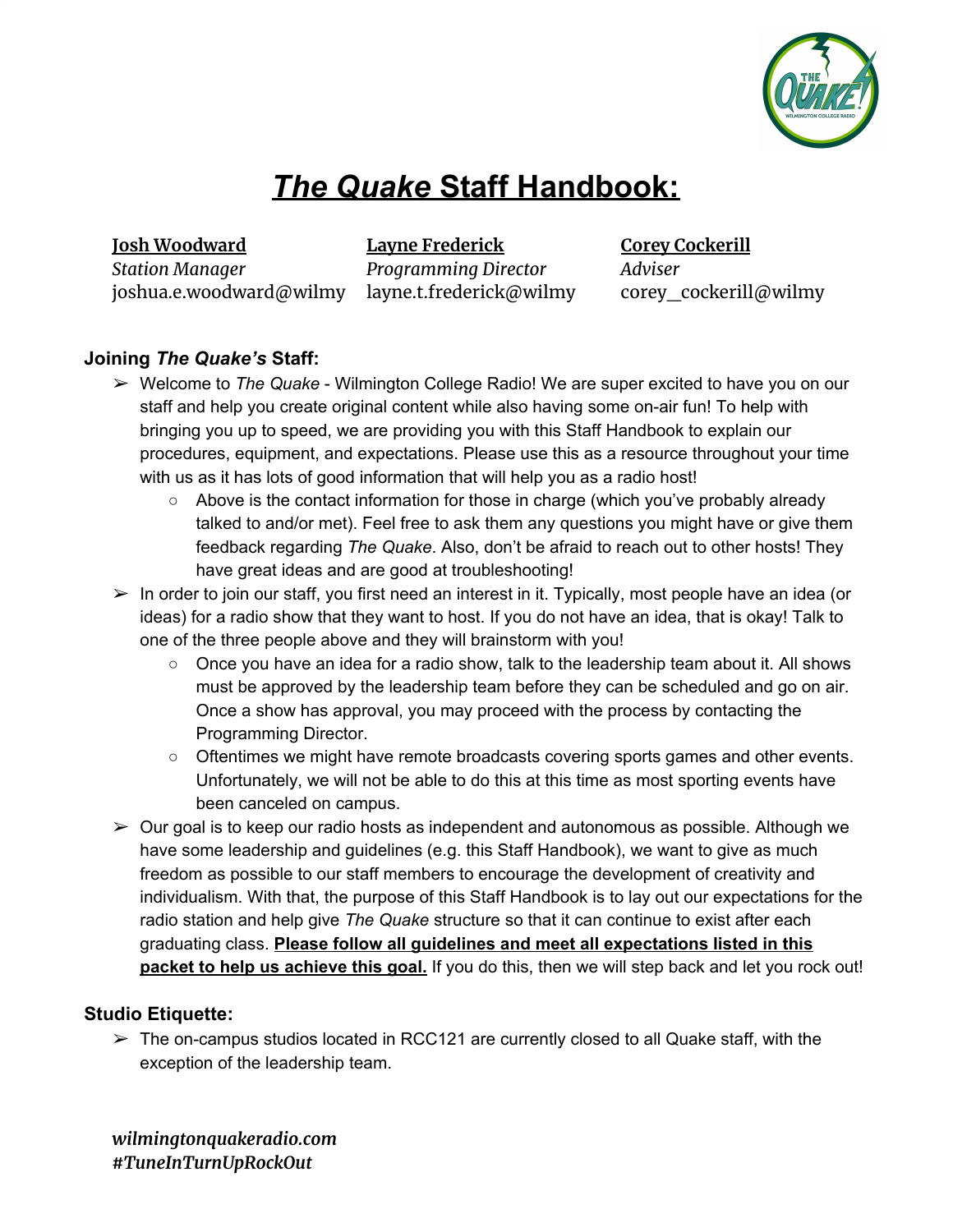- $\triangleright$  A potential to use mobile broadcasting units for remote broadcasting exists; however, the mobile units are the primary broadcasting equipment and will be reserved for specific staff members who are in charge of airing pre-recorded material.
- $\triangleright$  All radio shows must be pre-recorded in order to be broadcasted.

## **Scheduling:**

- $\triangleright$  The scheduling process is going to change as we discover what works and what doesn't. For now, let the following be the standard:
	- The scheduling process with the Programming Director will begin as soon as a show has approval.
	- Once approval is obtained, contact the Gmail account and say you are ready to be scheduled.
	- Instead of completing an "Availability Chart" and requesting specific time slots, hosts will not self-select or self-request time slots. Hosts can request generic times they would like their show to be broadcasted at such as 'late morning' or 'early evening,' but the leadership team will decide when shows will be broadcasted.
	- $\circ$  As shows are to be pre-recorded, there may not be a designated time in between shows. Time gaps between shows will be to the broadcasters' discretion.
	- Shows may potentially be scheduled anywhere from 8:00 a.m. through 11:00 p.m., 7 days a week.
	- Each individual staff member may only host a **maximum of four (4) shows**.
	- Each individual radio show's duration may have a **minimum length of 30 minutes and a maximum of two (2) hours.**
	- $\circ$  The broadcast schedule has the potential to change on a weekly basis. It is dependent on the availability of the broadcasters as well as the amount of submitted content.
	- Once your show has been received and processed, you will receive a confirmation email from either the Programming Director or the appropriate broadcaster.
		- This email will clearly state the time slot for your show, which show was scheduled, and what to do next.

# **Creating Show:**

- $\triangleright$  Shows must now be pre-recorded by all radio hosts. There will be no in-studio live broadcasting.
- $\triangleright$  Any sound recording software may be used to create content.
- $\triangleright$  Although we do not currently have an FCC license, we attempt to stay as close to its regulations as possible. What this means is vulgar and explicit material and words are not allowed in both speech and music.
- ➢ Pre-recorded shows must be saved as WAV files and submitted to *The Quake* via sharing to its Google Drive. Do not submit shows over email as audio file sizes are often too large.
- $\triangleright$  Shows must be submitted by Friday at 7:00 p.m. in order to be broadcasted during the next week. If a show is submitted on a Monday, it will likely not be aired until the following week.
- $\triangleright$  Consult the "Guidelines for Creating a Pre-Recorded Show" document for instructions and more information.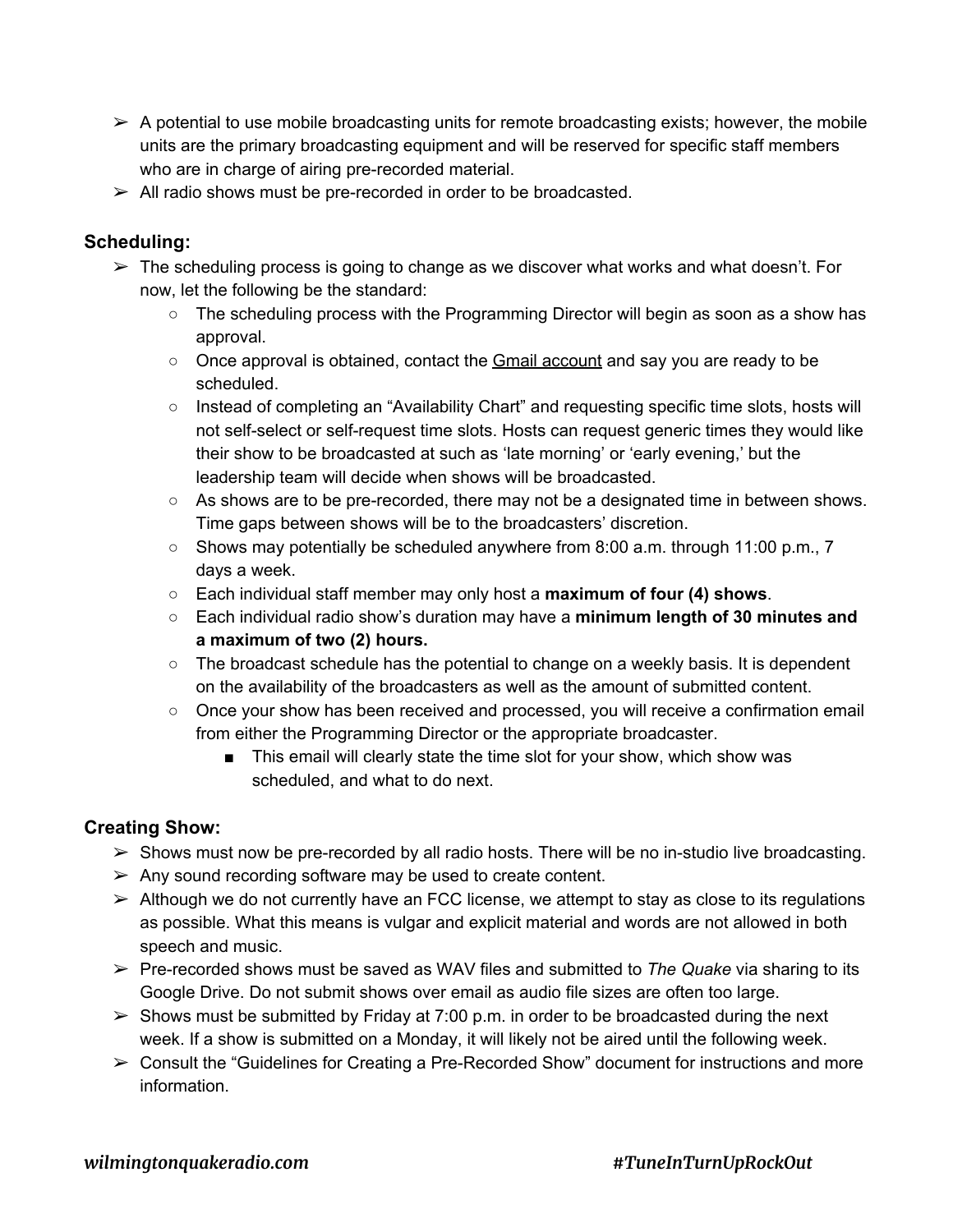## **Social Media:**

- $\triangleright$  We allow staff members to create social media for their individual radio shows. Because they are affiliated with *The Quake*, we want to create a standard so that our overall audience can find all radio show social media accounts easily and give validation to the individual accounts. You are not required to create social media for your radio show; however, if you do, please follow these guidelines:
	- Only create a Twitter and/or Instagram account. If you want to create an account on a different platform, please consult the Station Manager and Programming Director.
	- $\circ$  Please use this formula to create your handle: "@[entire show name] quake"
		- Ex: "@thegreenroom\_quake", "@czechitout\_quake",
		- If your show name exceeds the allotted number of characters, please make the handle as close to the name as possible without jeopardizing clarity.
		- Ex: "The Talk of Shame with the Dean's List Delinguents" could possibly be "@thetalkofshame\_quake" or "@theTOS\_quake".
		- If your handle does not match the formula, please correct it.
	- Please include a link to *The Quake*'s website and the hashtag "#TuneInTurnUpRockOut" in the bio.
	- **○ All Accounts MUST follow** *The Quake***'s social media.**
		- This will help audiences find your social media accounts more easily.
	- Set all profile pictures and avatars to your show's individual logo. See the "Logos" section of the Staff Handbook for more details.
	- We do not have many regulations for content and posts. Keep content within the guidelines of the FCC and keep posts professional. Ensure all content is grammatically correct. Remember, these accounts are extensions of *The Quake* and we want to keep the radio station's integrity and dignity intact.
		- Please include our overall hashtag in your posts to help increase the radio station's overall audience.
- ➢ Social media accounts will be linked to *The Quake's* website. If your radio show has social media, those accounts will be linked. Otherwise, your personal accounts will be linked. Only accounts on Facebook, Twitter, and Instagram will be used. If you do not wish to have your accounts linked, please let the Programming Director know.

### **Logos:**

- $\triangleright$  We allow staff members to create logos for their individual radio shows. This is not required.
- $\triangleright$  If you wish to create a logo, please keep it professional. You may include elements of the radio station's overall logo, but please do not make your logo resemble too closely *The Quake*'s logo.
	- This could create confusion down the road which we do not want.
- $\triangleright$  Instead, we strongly encourage you to use your creativity and give your awesome radio show a unique and fitting visual representation!